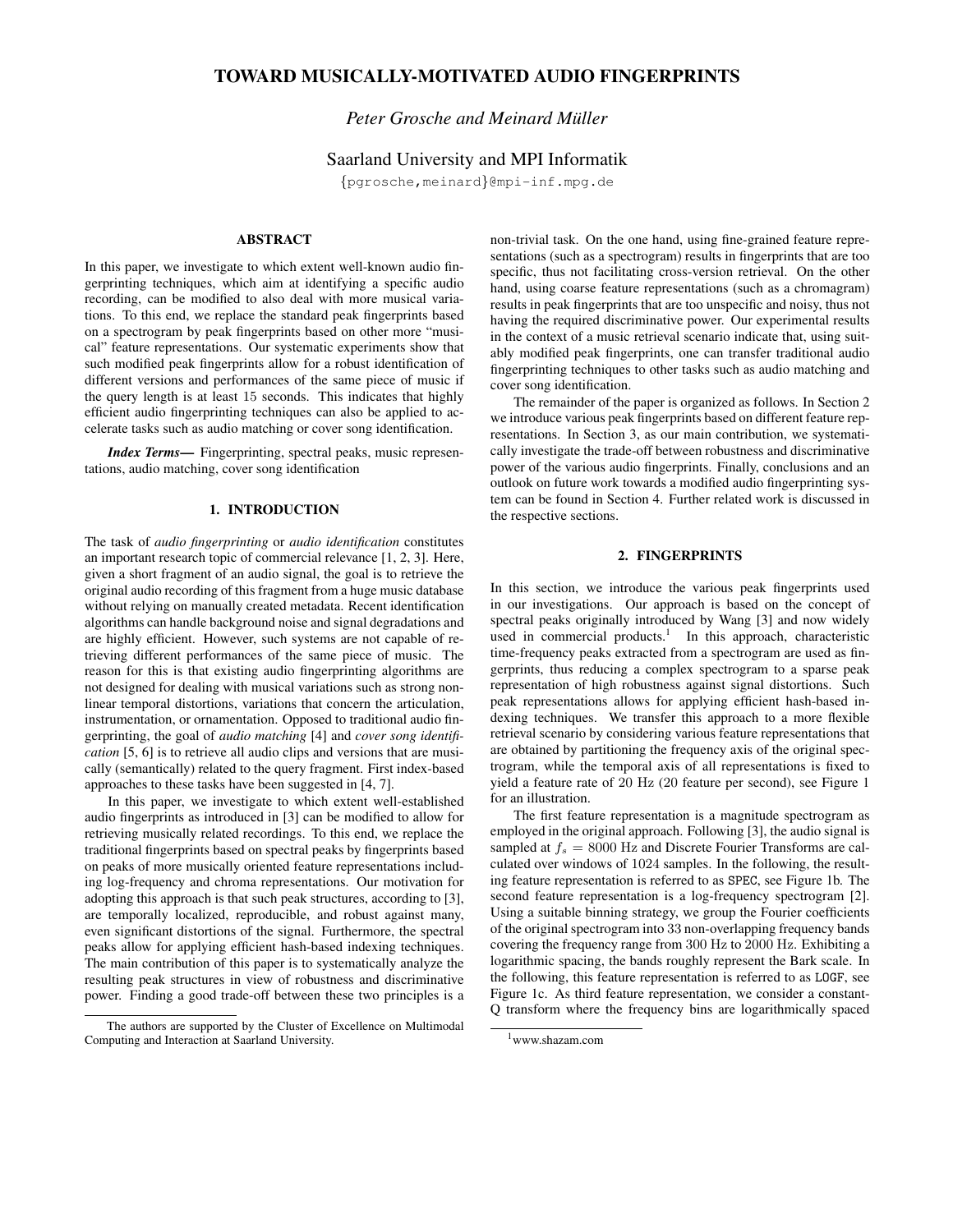

**Fig. 1**: Score and various feature representations for the first 7.35 seconds of a Hatto (2006) performance of the first 5 bars of Chopin's Mazurka Op. 30 No. 2. One peak and the corresponding neighborhood is shown for each of the feature representations.

and the ratios of the center frequencies to bandwidths of all bins are equal (Q factor). In our investigation, we employ the efficient implementation provided by the *Constant-Q Transform Toolbox for Music Processing*<sup>2</sup>, see [8]. Here, we set the number of frequency bins per octave to 12 (each bin corresponds to one semitone of the equal-tempered scale) and consider the frequency range from 80 Hz to 4000 Hz. In the following, this feature is referred to as CONSTQ, see Figure 1d. To obtain the fourth feature representation, we decompose the audio signal into 88 frequency bands with center frequencies corresponding to the pitches of the equal-tempered scale and compute the short-time energy in windows of length 100 ms. For deriving this decomposition, we use a multirate filter bank as described in [9] and denote the resulting feature as PITCH, see Figure 1e. The fifth feature representation is a chroma representation which is obtained from PITCH by adding up the corresponding values that belong to the same chroma. In the following, this feature is referred to as CHROMA, see Figure 1e. Implementations for PITCH and CHROMA are provided by the *Chroma Toolbox*<sup>3</sup> , see [10].

In the second step, we employ a similar strategy as proposed in [3] to extract characteristic peaks from the various feature rep-

resentations. Given a feature representation  $\mathcal{F} \in \mathbb{R}^{T \times K}$  where  $\mathcal{F}(t, k)$  denotes the feature value at frame  $t \in [1 : T] :=$  $\{1, 2, \ldots, T\}$  for some  $T \in \mathbb{N}$  and frequency bin  $k \in [1 :$ K for some  $K \in \mathbb{N}$ , we select a point  $(t_0, k_0)$  as a peak if  $\mathcal{F}(t_0,k_0) \geq \mathcal{F}(t,k)$  for all  $(t,k) \in \left[t - \Delta^{\text{time}} : t + \Delta^{\text{time}}\right] \times$  $\left[k - \Delta^{\text{freq}} : k + \Delta^{\text{freq}}\right]$  in a local neighborhood defined by  $\Delta^{\text{time}}$ and  $\Delta^{\text{freq}}$ . The size of this neighborhood allows for adjusting the peak density. In our implementation, we use an additional absolute threshold on the values  $\mathcal{F}(t_0, k_0)$  to prevent the selection of more or less random peaks in regions of very low dynamics. The selected peaks are represented in the form of a binary matrix  $\mathcal{P} \in \{0,1\}^{T \times K}$  by setting  $\mathcal{P}(t_0, k_0) = 1$  for  $(t_0, k_0)$  being a peak and zero elsewhere. This peak selection strategy reduces a complex time-frequency representation  $\mathcal F$  to a sparse set  $\mathcal P$  of time-frequency points. Note that the values of  $\mathcal{F}(t, k)$  are no longer considered in the fingerprints.

In our experiments, we fix  $\Delta^{\text{time}} = 20$  corresponding to one second for all five feature representations. The range of the frequency neighborhood  $\Delta^{\text{freq}}$ , however, was experimentally determined for each feature representation. For SPEC we set  $\Delta^{\text{freq}} = 25$ (corresponding to 200 Hz), for LOGF we set  $\Delta^{\text{freq}} = 2$ , for CONSTQ we set  $\Delta^{\text{freq}} = 3$ , for PITCH we set  $\Delta^{\text{freq}} = 3$ , and for CHROMA we set  $\Delta^{\text{freq}} = 1$ , see Figure 1 for an illustration of the neighborhood for each of the feature representations.

### **3. EXPERIMENTS**

We now investigate the musical expressiveness of the various peak fingerprints. In Section 3.1, we start with introducing the datasets used in our experiments. Then, in Section 3.2, we sketch how the peaks of different performances are warped to a common time line. In Section 3.3, we discuss an experiment that indicates the degree of peak consistency across different performances depending on the underlying feature representation. Finally, in Section 3.4, we describe a document-based retrieval experiment.

#### **3.1. Dataset**

For our subsequent experiments, we use three different groups of audio recordings corresponding to pieces of classical music by three different composers, see Table 1. The first group **Chop** consists of 298 piano recordings of five Mazurkas by Frédéric Chopin collected in the Mazurka Project.<sup>4</sup> The second group **Beet** consists of ten recorded performances of Beethoven's *Symphony No. 5*. This collection contains orchestral as well as piano performances. The third group **Viva** contains seven orchestral performances of the *Summer* from Vivaldi's *Four Seasons*. Table 1 lists the number of performances as well as the total duration of each movement/piece. The union of all groups is referred to as **All** and contains 359 recordings with an overall length of 19 hours. In view of extracting peak fingerprints, these three groups are of increasing complexity. While for the piano recordings of **Chop**, one expects relatively clear peak structures, peak picking becomes much more problematic for general orchestral music (group **Beet**) and music dominated by strings (group **Viva**).

#### **3.2. Synchronization**

In our retrieval scenario, there typically are tempo differences between the different interpretations of a piece. In our initial experi-

<sup>2</sup>http://www.elec.qmul.ac.uk/people/anssik/cqt/

<sup>3</sup>http://www.mpi-inf.mpg.de/resources/MIR/chromatoolbox/

<sup>4</sup>http://mazurka.org.uk/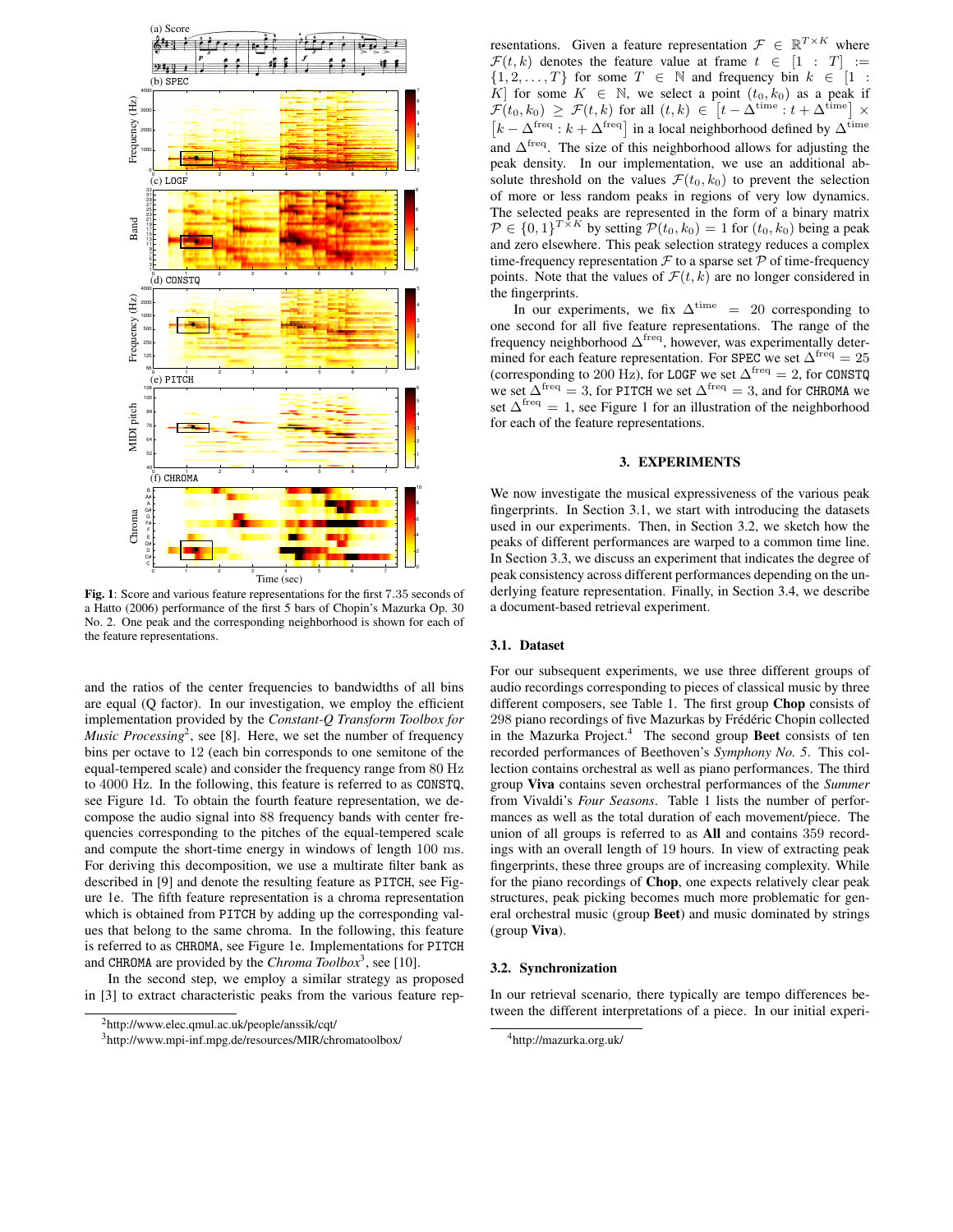| 62<br>Op. 17, No. 4<br>Mazurka<br>269<br>Chopin<br>Op. 24, No. 2<br>64<br>147<br>Chopin<br>Mazurka<br>Chop<br>48<br>Op. 30, No. 2<br>Chopin<br>34<br>Mazurka<br>Op. 63, No. 3<br>88<br>189<br>Chopin<br>Mazurka<br>84<br>Op. 68, No. 3<br>50<br>Chopin<br>Mazurka<br>Op. 67, 1. Mov.<br>75<br>Fifth<br>10<br>Beethoven<br>Beet<br>Fifth<br>98<br>Op. 67, 2. Mov.<br>10<br>Beethoven<br>Fifth<br>52<br>Op. 67, 3. Mov.<br>10<br>Beethoven |  |
|------------------------------------------------------------------------------------------------------------------------------------------------------------------------------------------------------------------------------------------------------------------------------------------------------------------------------------------------------------------------------------------------------------------------------------------|--|
|                                                                                                                                                                                                                                                                                                                                                                                                                                          |  |
|                                                                                                                                                                                                                                                                                                                                                                                                                                          |  |
|                                                                                                                                                                                                                                                                                                                                                                                                                                          |  |
|                                                                                                                                                                                                                                                                                                                                                                                                                                          |  |
|                                                                                                                                                                                                                                                                                                                                                                                                                                          |  |
|                                                                                                                                                                                                                                                                                                                                                                                                                                          |  |
|                                                                                                                                                                                                                                                                                                                                                                                                                                          |  |
|                                                                                                                                                                                                                                                                                                                                                                                                                                          |  |
| Fifth<br>10<br>105<br>Op. 67, 4. Mov.<br>Beethoven                                                                                                                                                                                                                                                                                                                                                                                       |  |
| 7<br>Vivaldi<br>RV 315, 1. Mov.<br>38<br>Summer                                                                                                                                                                                                                                                                                                                                                                                          |  |
| Viva<br>17<br>Vivaldi<br>RV 315, 2. Mov.<br>7<br>Summer                                                                                                                                                                                                                                                                                                                                                                                  |  |
| Vivaldi<br>20<br>RV 315, 3. Mov.<br>7<br>Summer                                                                                                                                                                                                                                                                                                                                                                                          |  |
| All<br>359<br>1145                                                                                                                                                                                                                                                                                                                                                                                                                       |  |

**Table 1**: The groups of audio recordings used in our experiments. The last two columns denote the number of different performances and the overall duration in minutes.

ments, we do not want to deal with this issue and compensate for tempo differences in the performances by temporally warping the peak representations onto a common time line. To this end, we, in a preprocessing step, use a music synchronization technique [11] to temporally align the different performances of a given piece of music. More precisely, suppose we are given  $N$  different performances of the same piece yielding the peak representations  $\mathcal{P}_n$ ,  $n \in [1:N]$ . Then, we take the first performance as reference and compute alignments between the reference and the remaining  $N-1$  performances. The alignments are then used to temporally warp the peak representations  $\mathcal{P}_n$  for  $n \in [2:N]$  onto the time axis of the peak representation  $\mathcal{P}_1$ . The resulting warped peak fingerprints are denoted by  $\mathcal{P}_n$ and we set  $\mathcal{P}_1 = \mathcal{P}_1$ .

## **3.3. Experiment: Peak Consistency**

In a first experiment, we investigate to which extent the various peak fingerprints coincide across different performances of a piece. Here, the degree of peak consistency serves as an indicator for the robustness of the respective feature representation towards musical variations. We express the consistency of the fingerprints of two performances in terms of pairwise precision P, recall R, and F-measure F. More precisely, given two performances  $n, m \in [1:N]$  of a piece, we obtain the aligned peak fingerprints  $\tilde{\mathcal{P}}_n$  and  $\tilde{\mathcal{P}}_m$  as explained in Section 3.2. Then, a peak  $(t_0, k_0)$  of  $\tilde{\mathcal{P}}_m$  is called *consistent* relative to  $\tilde{\mathcal{P}}_n$  if there is a peak  $(t, k_0)$  of  $\tilde{\mathcal{P}}_n$  with  $t \in [t_0 - \tau : t_0 + \tau]$ . Here, the parameter  $\tau > 0$  specifies a small temporal tolerance window. Otherwise, the peak is called *non-consistent*. The number of consistent fingerprints is denoted by  $#(\mathcal{P}_n \cap \mathcal{P}_m)$ , the overall number of peaks in  $\tilde{\mathcal{P}}_n$  and  $\tilde{\mathcal{P}}_m$  is denoted  $\#(\tilde{\mathcal{P}}_n)$  and  $\#(\tilde{\mathcal{P}}_m)$ , respectively. Then, pairwise precision  $P_{n,m}$ , recall  $R_{n,m}$ , and F-measure  $F_{n,m}$  are defined as

$$
P_{n,m} = \frac{\#(\tilde{P}_n \cap \tilde{P}_m)}{\#(\tilde{P}_m)}, R_{n,m} = \frac{\#(\tilde{P}_n \cap \tilde{P}_m)}{\#(\tilde{P}_n)},
$$
(1)

$$
F_{n,m} = \frac{2 \cdot P_{n,m} \cdot R_{n,m}}{P_{n,m} + R_{n,m}}.
$$
 (2)

Note, that  $P_{n,m} = R_{m,n}, R_{n,m} = P_{m,n}$ , and therefore  $F_{n,m} =$  $F_{m,n}$ . F-measure values are computed for all N performances of a group yielding an  $(N \times N)$ -matrix of pairwise F values. Mean values for the groups are obtained by averaging over the respective Fmeasures. Here, as  $F_{n,n} = 1$  and  $F_{n,m} = F_{m,n}$ , we only consider the values of the upper triangular part of the matrix excluding the main diagonal.

Table 2 shows the mean of pairwise F-measure values for the

| Groups      | <b>SPEC</b> | LOGF  | CONSTO | PITCH | CHROMA |
|-------------|-------------|-------|--------|-------|--------|
| Chop        | 0.081       | 0.205 | 0.157  | 0.185 | 0.375  |
| <b>Beet</b> | 0.051       | 0.139 | 0.126  | 0.137 | 0.288  |
| Viva        | 0.059       | 0.143 | 0.124  | 0.132 | 0.262  |
| All         | 0.080       | 0.203 | 0.156  | 0.184 | 0.373  |

**Table 2**: Mean of pairwise F-measure values expressing peak consistencies for the different groups.

different groups of our dataset. In this experiment, we use the tolerance parameter  $\tau = 1$  (corresponding to  $\pm 50$  ms), which turned out to be a suitable threshold for compensating inaccuracies introduced by the synchronization procedure, see [11]. First note that the originally used spectrogram peaks do not work well across different performances. For example, in the case of **Chop**, one obtains  $F = 0.081$  for SPEC indicating that only few of the peak fingerprints consistently occur across different performances. The peaks extracted from the other four feature representations show a higher degree of consistency across performances e.g., in the case of **Chop**,  $F = 0.205$  for LOGF,  $F = 0.157$  for CONSTQ,  $F = 0.185$  for PITCH, and  $F = 0.375$  for CHROMA. This improvement is achieved by the coarser and musically more meaningful partition of the frequency axis. Furthermore, our results show a dependency on the characteristics of the audio material. In particular, the peaks are more consistent for **Chop** (e.g.  $F = 0.375$  for CHROMA) than for **Beet** ( $F = 0.288$ ) and **Viva** ( $F = 0.262$ ). The reason for this effect is twofold. Firstly, the piano pieces as contained in **Chop** exhibit pronounced note onsets leading to consistent peaks. For complex orchestral and string music as in **Beet** and **Viva**, however, the peaks are less dominant leading to a lower consistency. Secondly, the consistency results are also influenced by the accuracy of the peak synchronization as introduced in Section 3.2. Typically, the synchronization technique [11] yields very precise alignments for piano music as contained in **Chop**. For orchestral and string pieces as in **Beet** and **Viva**, however, there are more synchronization inaccuracies leading to lower F-measure values.

#### **3.4. Experiment: Document-based Retrieval**

In the second experiment, we investigate the identification rate of the modified peak fingerprints in a document-based retrieval scenario. Given a short query extracted from one performance, the goal is to correctly retrieve all performances of the same piece from a larger dataset. Exploiting the warped peak fingerprints  $\tilde{\mathcal{P}}$  (see Section 3.2), we define a query  $Q$  and a database collection  $D$ . The database consists of  $N_{\mathcal{D}}$  performances (documents) of different groups. For a query Q and a document  $D \in \mathcal{D}$ , we compute the peak consistency F-measure as in (2) between  $Q$  and all subsegments of  $D$  having the same length as Q. High F-values indicate high degrees of peak consistency between Q and subsegments of D. Considering document-level retrieval, the similarity between  $Q$  and  $D$  is defined as the maximum F-measure over all subsegments of D.

In the evaluation, the  $N_Q$  interpretations of the piece underlying the query are considered *relevant*, all other *irrelevant*. Following [6], we express the retrieval accuracy using the *mean of average precision measure* (MAP) denoted as  $\langle \overline{\psi} \rangle$ .<sup>5</sup> To this end, we sort the documents  $D \in \mathcal{D}$  in descending order with respect to the similarity between D and Q and obtain the precision  $\psi_Q$  at rank  $r \in [1:N_{\mathcal{D}}]$ as

$$
\psi_Q(r) = \frac{1}{r} \sum_{i=1}^r \Gamma_Q(i) \,, \tag{3}
$$

<sup>5</sup> The same measure is used in the MIREX Cover Song Identification, see www.music-ir.org/mirex/wiki/2010:Audio Cover Song Identification